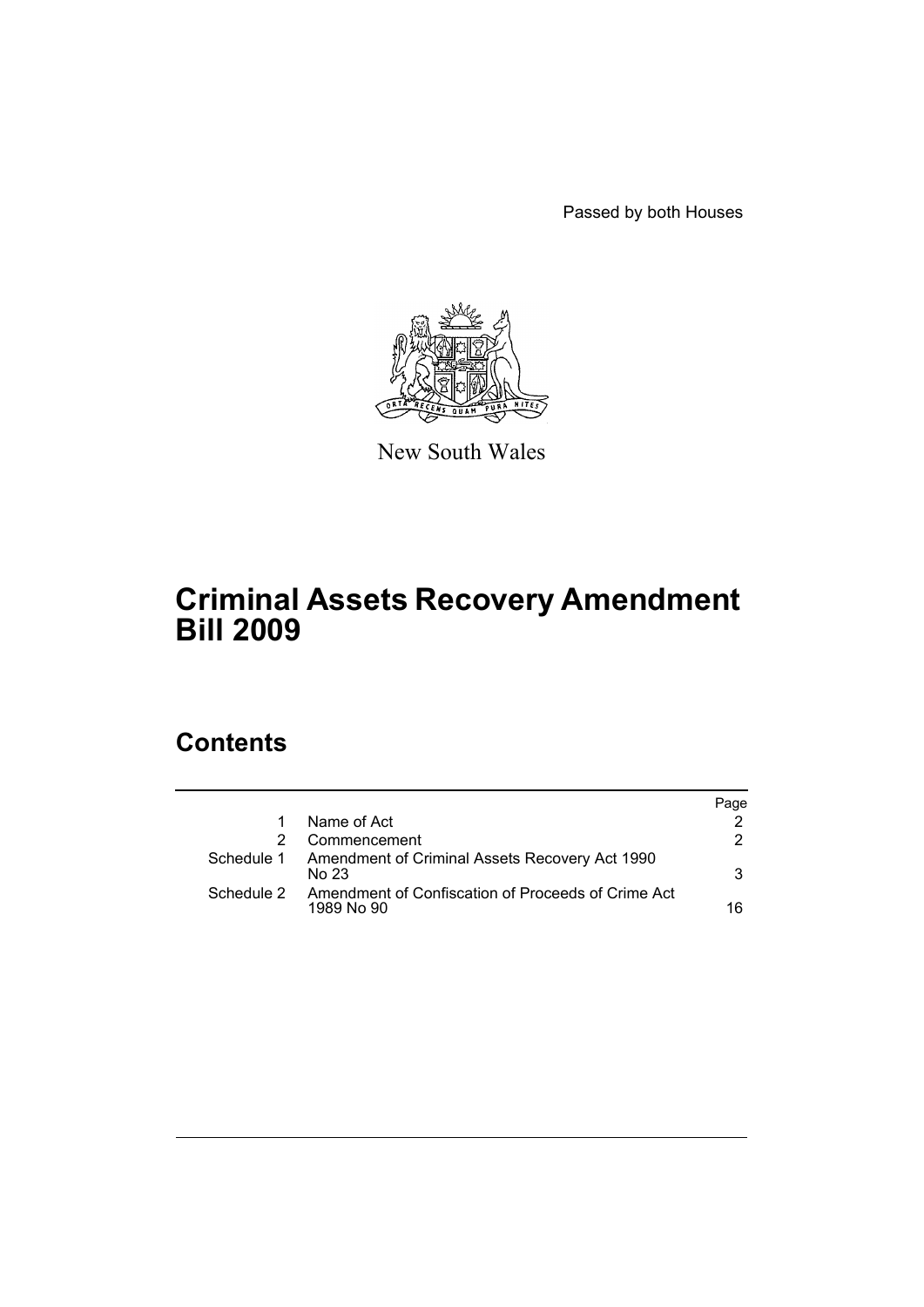*I certify that this public bill, which originated in the Legislative Assembly, has finally passed the Legislative Council and the Legislative Assembly of New South Wales.*

> *Clerk of the Legislative Assembly. Legislative Assembly, Sydney, , 2009*



New South Wales

# **Criminal Assets Recovery Amendment Bill 2009**

Act No , 2009

An Act to amend the *Criminal Assets Recovery Act 1990* and the *Confiscation of Proceeds of Crime Act 1989* with respect to applications for restraining orders, former restraining orders and assets forfeiture orders; and for other purposes.

*I have examined this bill and find it to correspond in all respects with the bill as finally passed by both Houses.*

*Assistant Speaker of the Legislative Assembly.*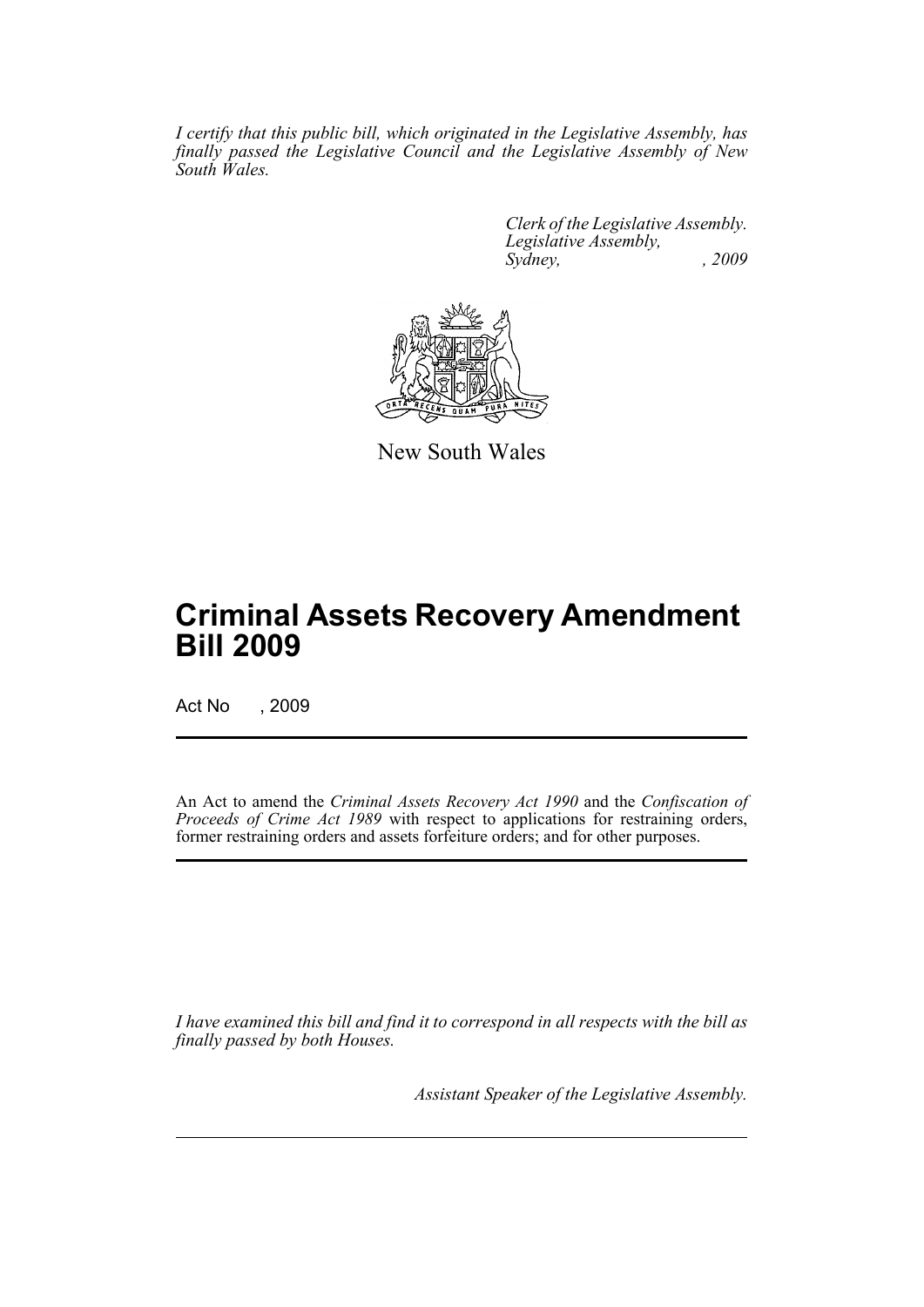## <span id="page-2-0"></span>**The Legislature of New South Wales enacts:**

## **1 Name of Act**

This Act is the *Criminal Assets Recovery Amendment Act 2009*.

## <span id="page-2-1"></span>**2 Commencement**

This Act commences on the date of assent to this Act.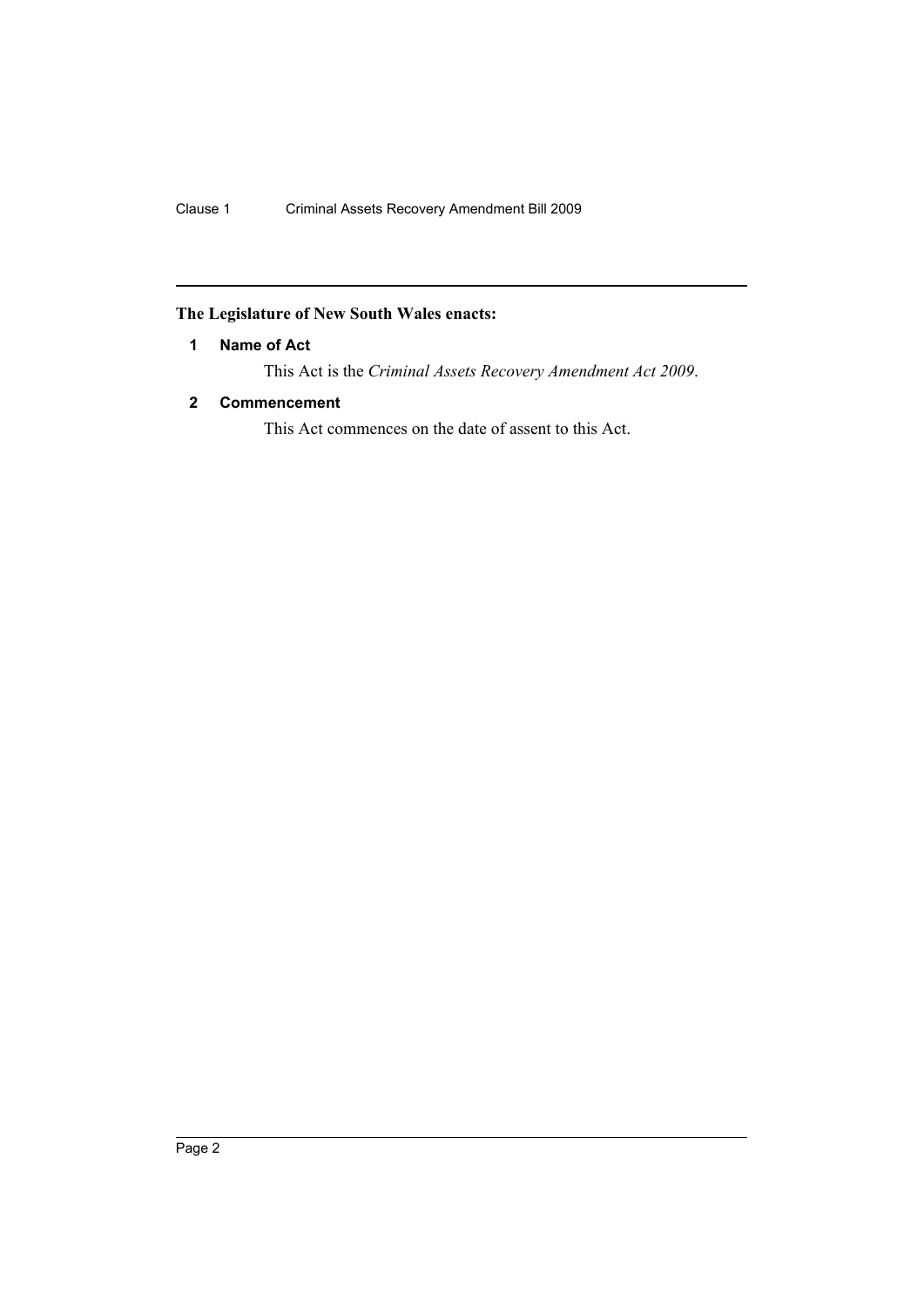Amendment of Criminal Assets Recovery Act 1990 No 23 Schedule 1

# <span id="page-3-0"></span>**Schedule 1 Amendment of Criminal Assets Recovery Act 1990 No 23**

## **[1] Section 4 Definitions**

Omit "made under section 10 and in force" from the definition of *restraining order* in section 4 (1).

Insert instead "made under section 10A and in force".

#### **[2] Section 4 (1), definition of "rules of court"**

Omit "made under the *Supreme Court Act 1970*".

Insert instead "of the Supreme Court".

## **[3] Sections 10–10D**

Omit sections 10–10B. Insert instead:

#### **10 Nature of "restraining order"**

A *restraining order* is an order that no person is to dispose of or attempt to dispose of, or to otherwise deal with or attempt to otherwise deal with, an interest in property to which the order applies except in such manner or in such circumstances (if any) as are specified in the order.

#### **10A Proceedings for restraining orders**

#### (1) **Application for order**

The Commission may apply to the Supreme Court, ex parte, for a restraining order in respect of:

- (a) specified interests, a specified class of interests or all the interests, in property of a person suspected of having engaged in a serious crime related activity or serious crime related activities, including interests acquired after the making of the order and before the making of an assets forfeiture order affecting the interests that are subject to the restraining order, or
- (b) specified interests, or a specified class of interests, in property that are interests of any other person, or
- (c) interests referred to in both paragraphs (a) and (b).
- (2) The Commission may apply to the Supreme Court, ex parte, for a restraining order in respect of specified interests, or a specified class of interests, in property that are held in a false name.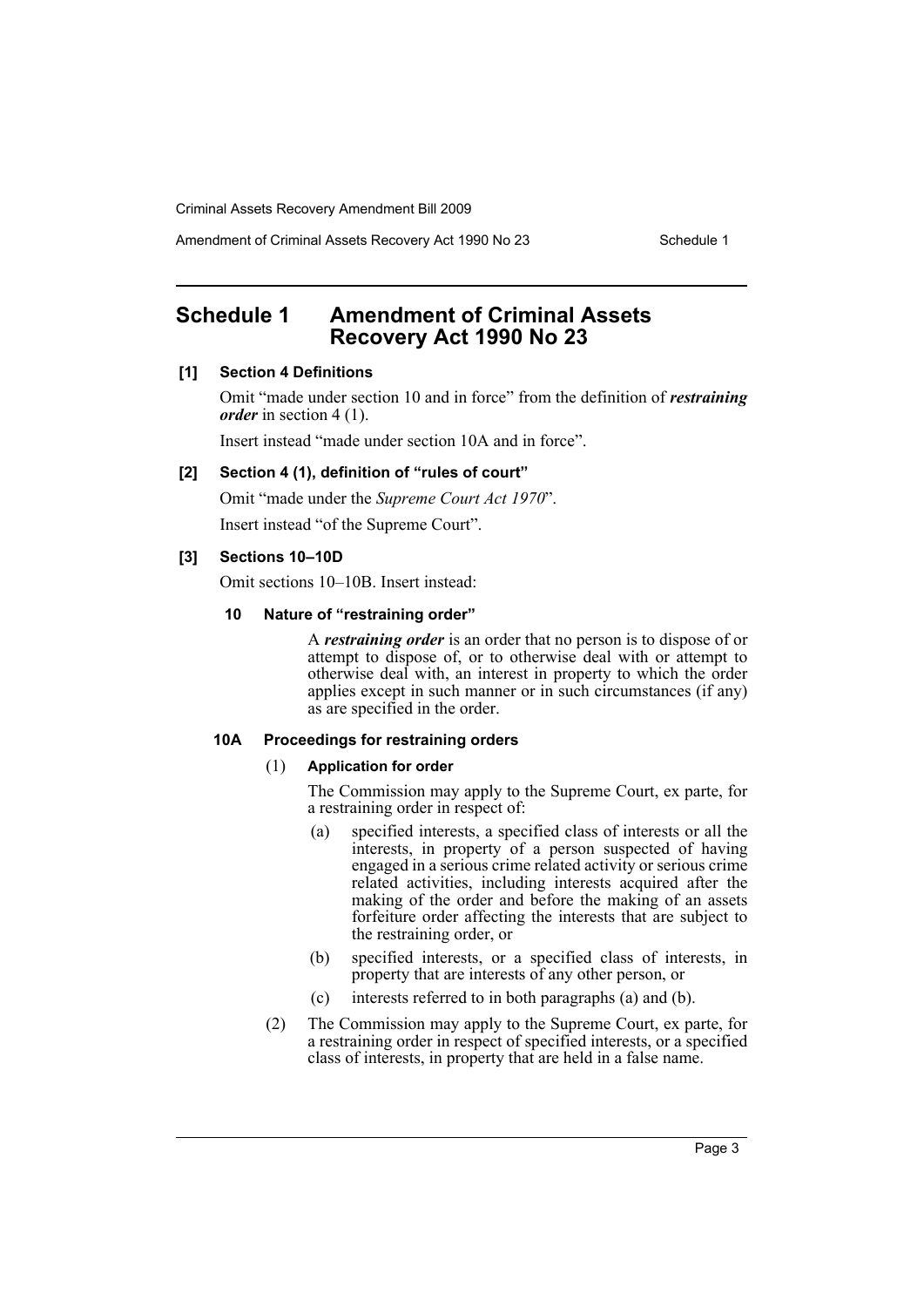Schedule 1 Amendment of Criminal Assets Recovery Act 1990 No 23

(3) The Commission may only apply for a restraining order that relates to interests in property derived from external serious crime related activity if the person who has the interests is domiciled in New South Wales or the property is situated in New South Wales.

#### (4) **Notice to affected person of application**

Despite the application for a restraining order being made ex parte, the Supreme Court may, if it thinks fit, require the Commission to give notice of the application to a person who the Court has reason to believe has a sufficient interest in the application. A person who is required to be notified is entitled to appear and adduce evidence at the hearing of the application.

#### (5) **Determination of applications**

The Supreme Court must make a restraining order if the application for the order is supported by an affidavit of an authorised officer stating that:

- (a) in the case of an application in respect of an interest referred to in subsection (1) (a)—the authorised officer suspects that the person has engaged in a serious crime related activity or serious crime related activities and stating the grounds on which that suspicion is based, and
- (b) in the case of an application in respect of an interest referred to in subsection (1) (b)—the authorised officer suspects that the interest is serious crime derived property because of a serious crime related activity or serious crime related activities of a person and stating the grounds on which that suspicion is based, and
- (c) in the case of an application in respect of an interest referred to in subsection  $(2)$ —the authorised officer suspects that the interest is fraudulently acquired property that is illegally acquired property and stating the grounds on which that suspicion is based,

and the Court considers that, having regard to the matters contained in any such affidavit and any evidence adduced under subsection (4), there are reasonable grounds for any such suspicion.

(6) The Supreme Court may grant an application under this section for a restraining order for interests in property derived from external serious crime related activity only if the application is supported by an affidavit of an authorised officer stating that the officer has made due enquiry and is satisfied that no action has been taken under a law of the Commonwealth or any place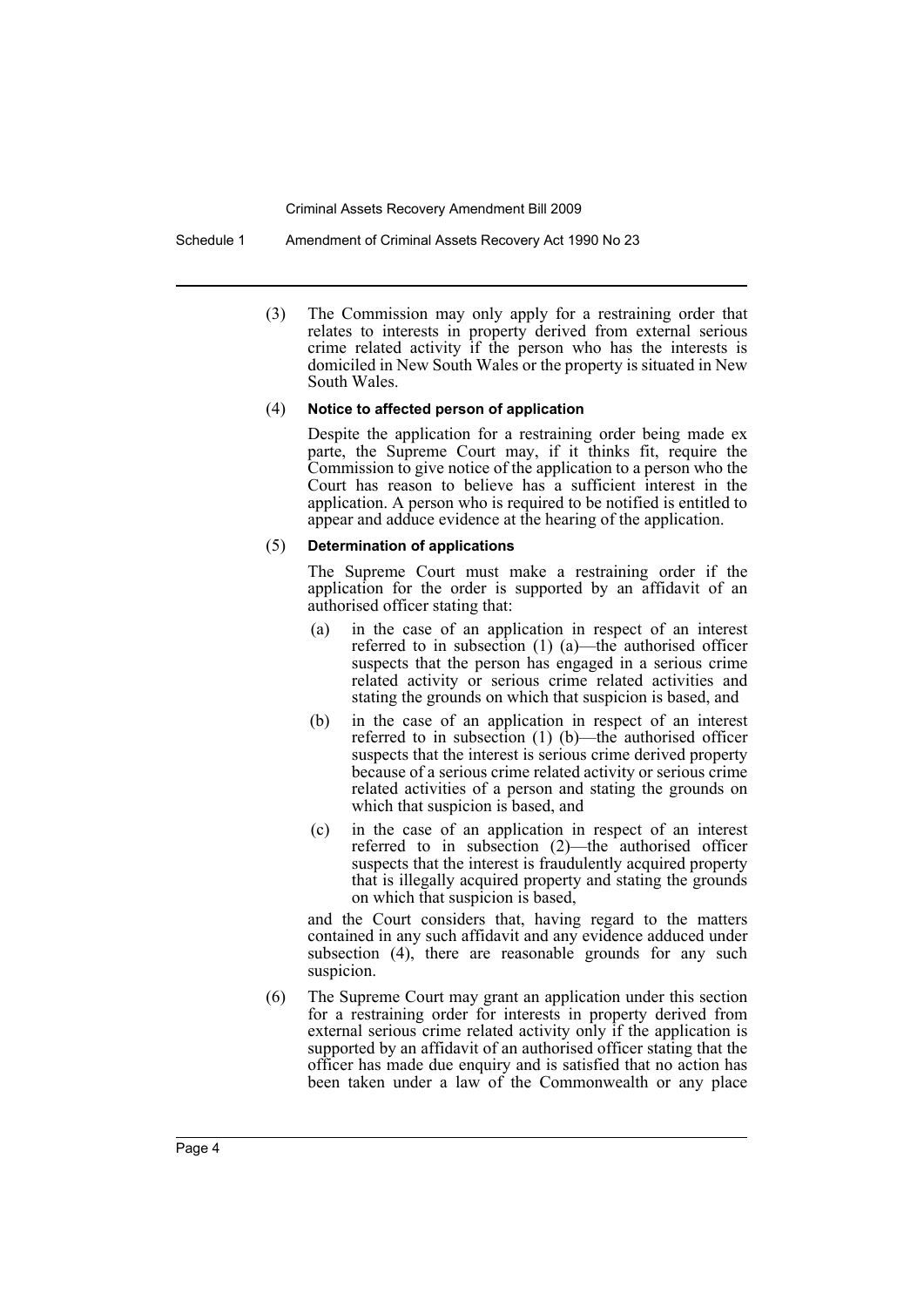Amendment of Criminal Assets Recovery Act 1990 No 23 Schedule 1

outside this State (including outside Australia) against any interests in property of the person concerned that are the subject of the application as a result of the external serious crime related activity.

## (7) **Undertakings by State as to costs or damages**

The Supreme Court may refuse to make a restraining order if the State refuses or fails to give to the Court such undertakings as the Court considers appropriate as to the payment of damages or costs, or both, in relation to the making and operation of the order.

(8) For the purposes of an application for a restraining order, the Commission may, on behalf of the State, give to the Supreme Court such undertakings as to the payment of damages or costs, or both, as the Court requires.

#### (9) **Urgent applications by telephone or other means of communication**

An authorised officer may, on behalf of the Commission, apply for a restraining order by telephone, radio, facsimile, email or other means of communication if the application is supported by a statement of the officer that:

- (a) the order is required urgently as there is a risk that funds in a specified financial institution (being an interest in property in respect of which the order is sought) may be withdrawn or transferred to a place outside New South Wales (including outside Australia), and
- (b) it is not practicable for the authorised officer to appear in person.
- (10) If it is not possible for the application to be made directly to the Supreme Court by the applicant, the application may be transmitted to the Supreme Court by another person on behalf of the applicant.

## **10B Contents and effect of restraining orders**

- (1) A restraining order does not apply to an interest in property acquired after the order is made unless the order expressly provides that it does so apply.
- (2) The Supreme Court may, when it makes a restraining order and if it considers that the circumstances so require, order the NSW Trustee and Guardian to take control of some or all of the interests in property that are interests to which the restraining order applies.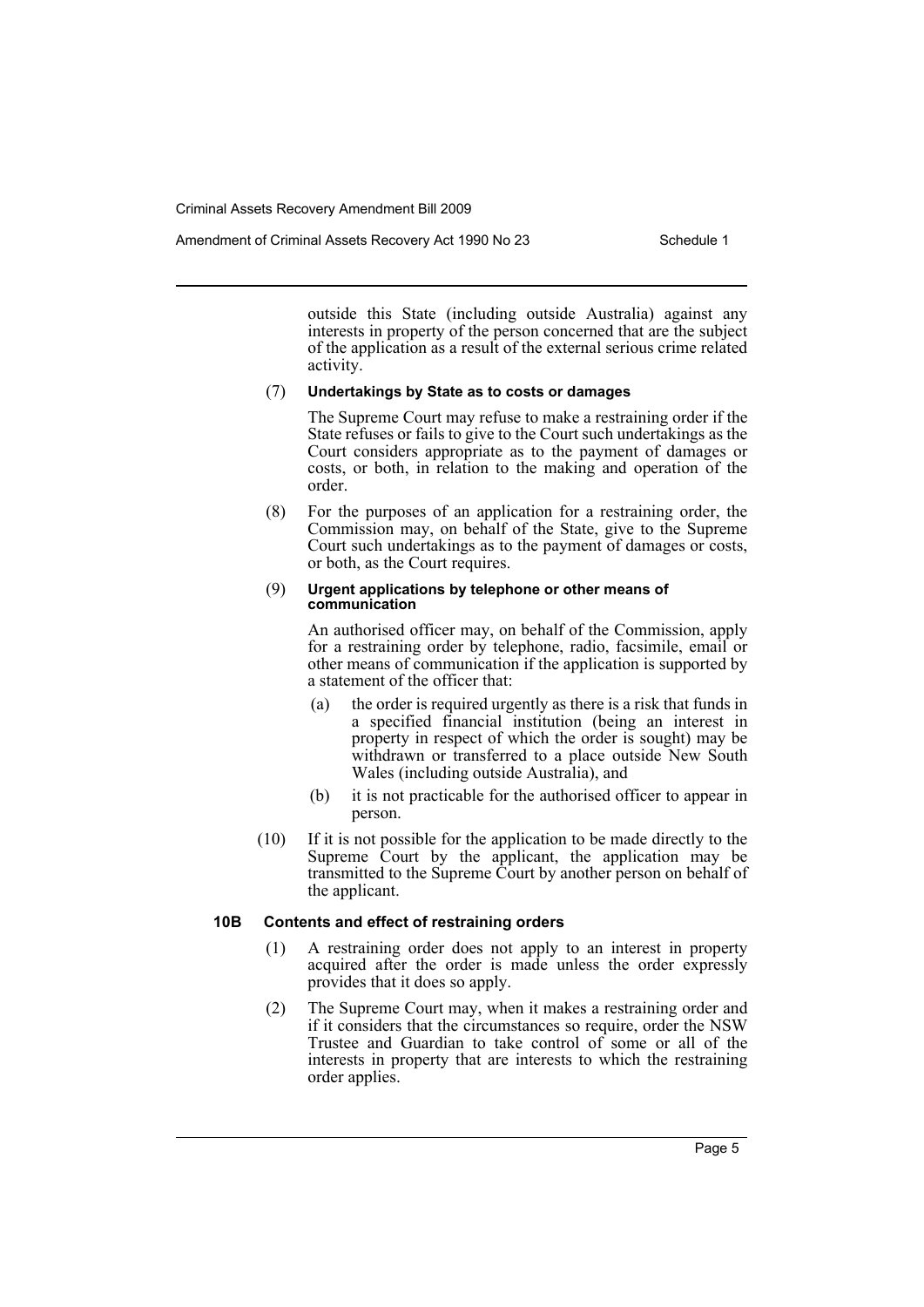Schedule 1 Amendment of Criminal Assets Recovery Act 1990 No 23

- (3) A restraining order may, at the time it is made or a later time, provide for meeting out of the property, or a specified part of the property, to which the order applies all or any of the following:
	- (a) the reasonable living expenses of any person whose interests in property are subject to the restraining order (including the reasonable living expenses of any dependants),
	- (b) subject to section 16A, the reasonable legal expenses of any person whose interests in property are subject to the restraining order, being expenses incurred in connection with the application for the restraining order or an application for a confiscation order, or incurred in defending a criminal charge.
- (4) A restraining order that is in force in respect of an interest of a person in property does not prevent:
	- (a) the levying or execution against the property in satisfaction, or partial satisfaction, of the debt arising under a proceeds assessment order in force against the person, or
	- (b) with the consent of the Supreme Court, the sale or other disposition of the interest to enable the proceeds to be applied in satisfaction or partial satisfaction of that debt, or
	- (c) with the consent of the Supreme Court, the application of the interest in satisfaction or partial satisfaction of that debt.

## **10C Review of restraining orders**

- (1) The Supreme Court may, on the application of a person whose interest in property is affected by a restraining order, set aside the order on any of the following grounds:
	- (a) that, having regard to the affidavit supporting the restraining order application and any other evidence adduced, the Commission has failed to satisfy the Court that there are reasonable grounds for the relevant suspicion referred to in section  $10\overline{A}(5)$ ,
	- (b) that the applicant has established that the order was obtained illegally or against good faith.
- (2) An application under this section by a person is to be made not later than 28 days after the person is notified of the order or may be made at any time with the leave of the Supreme Court.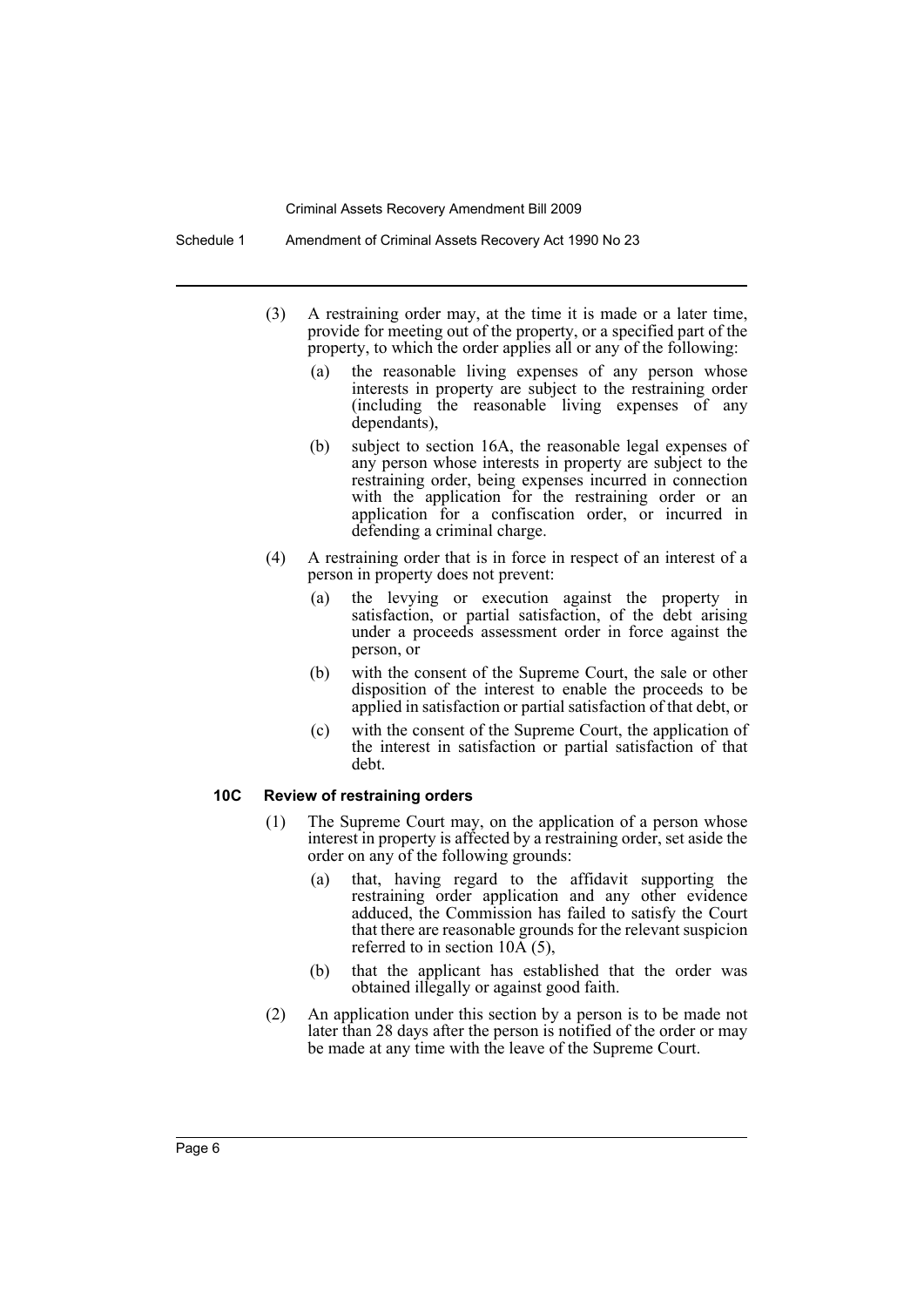- (3) If an application is made under this section, the restraining order concerned remains in force unless and until an order is made by the Supreme Court to set aside the order.
- (4) A person who applies for an order is entitled to adduce evidence at the application.

### **10D Duration of restraining orders**

- (1) After the first 2 working days of its operation, a restraining order remains in force in respect of an interest in property only while:
	- (a) there is an application for an assets forfeiture order pending before the Supreme Court in respect of the interest, or
	- (b) there is an unsatisfied proceeds assessment order in force against the person whose suspected serious crime related activities formed the basis of the restraining order, or
	- (c) there is an application for such a proceeds assessment order pending before the Supreme Court, or
	- (d) it is the subject of an order of the Supreme Court under section 20.
- (2) A restraining order ceases to be in force if it is set aside under section 10C.

## **[4] Section 14 Supreme Court may order sale**

Insert "and a restraining order is in force" after "an assets forfeiture order" in section 14 (1).

## **[5] Section 22 Making of assets forfeiture order**

Omit section 22 (1)–(2). Insert instead:

- (1) The Commission may apply to the Supreme Court for an order forfeiting to, and vesting in, the Crown specified interests, a specified class of interests or all the interests, in property of a person (an *assets forfeiture order*).
- (1A) The application must specify that the interest in property is an interest in property of any one or more of the following kinds:
	- (a) an interest in property of a person suspected by an authorised officer, at the time of the application, of having engaged in a serious crime related activity or serious crime related activities,
	- (b) an interest in property suspected by an authorised officer, at the time of the application, of being serious crime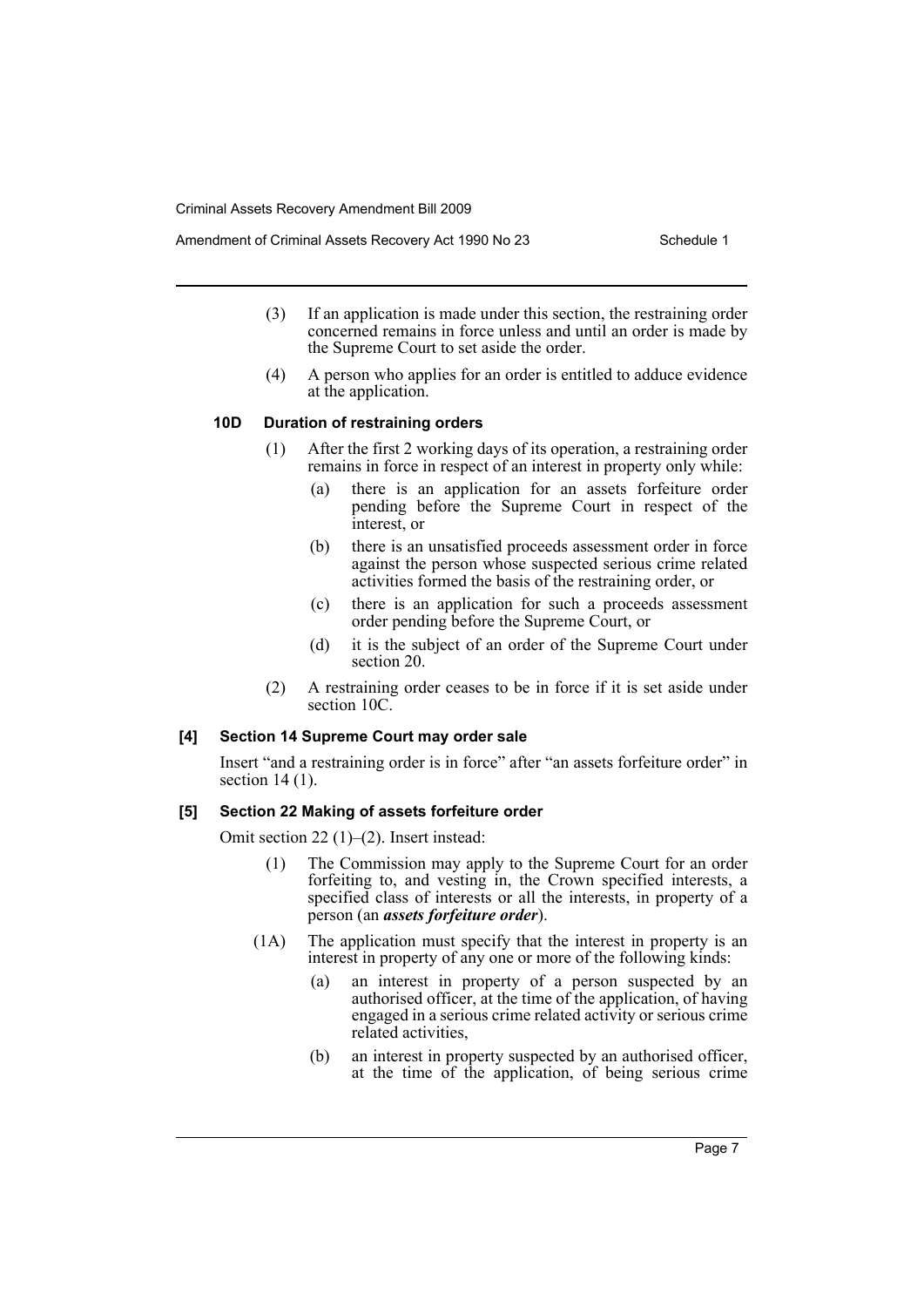derived property because of a serious crime related activity or serious crime related activities of a person,

- (c) an interest in property held in a false name that is suspected by an authorised officer, at the time of the application, to be fraudulently acquired property that is illegally acquired property.
- (1B) An assets forfeiture order may be made whether or not an application for a restraining order relating to the interests in property the subject of the application for the assets forfeiture order has been made or granted.
	- (2) The Supreme Court must make an assets forfeiture order in respect of an interest in property referred to in subsection (1A) (a) or (b) if the Court finds it to be more probable than not that the person whose suspected serious crime related activity, or serious crime related activities, formed the basis of the application for the assets forfeiture order was, at any time not more than 6 years before the making of the application, engaged in:
		- (a) a serious crime related activity involving an indictable quantity, or
		- (b) a serious crime related activity involving an offence punishable by imprisonment for 5 years or more.

#### **[6] Section 25 Exclusion of property from restraining order and assets forfeiture order**

Insert "or 31D" after "section 12" in section 25 (7).

#### **[7] Section 25 (8)**

Insert after section 25 (7):

(8) An application may be made by a person under this section whether or not the person has also made an application under section 10C and whether or not any such application is successful.

## **[8] Section 31 Charge on property**

Omit "section 10 (8) (b)" from section 31 (2) (d).

Insert instead "section 10B (4) (b)".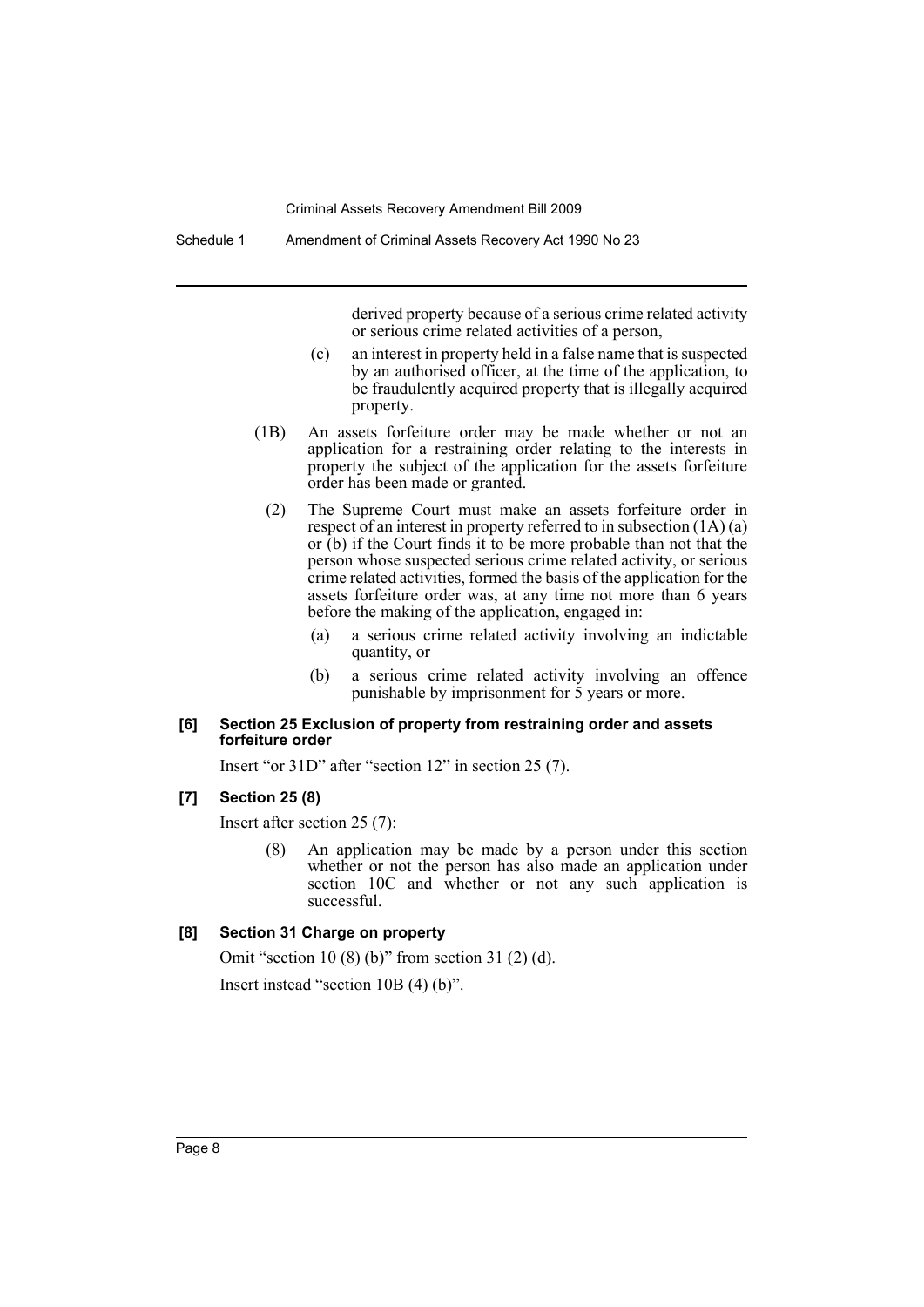Amendment of Criminal Assets Recovery Act 1990 No 23 Schedule 1

## **[9] Part 3, Division 2B**

Insert after Division 2A:

## **Division 2B Ancillary orders relating to confiscation orders**

### **31D Additional orders where application made for confiscation order**

- (1) If an application is made for a confiscation order, the Supreme Court may, on application by the Commission, when the application for the confiscation order is made or at a later time, make any one or more of the following orders:
	- (a) an order for the examination on oath of:
		- (i) the affected person, or
		- (ii) another person,

before the Court, or before an officer of the Court prescribed by rules of court, concerning the affairs of the affected person, including the nature and location of any property in which the affected person has an interest,

- (b) an order for the examination on oath of a person who is the spouse or a de facto partner of the affected person, before the Court or before an officer of the Court prescribed by rules of court, concerning the affairs of the person, including the nature and location of any property in which the person or that affected person has an interest,
- (c) an order directing a person who is or was an affected person or, if the affected person is or was a body corporate, a director of the body corporate specified by the Court, to furnish to the Commission, within a period specified in the order, a statement, verified by the oath of the person making the statement, setting out such particulars of the property, or dealings with the property, in which the affected person has or had an interest as the Court thinks proper.
- (2) The Commission must give notice of an application for an order under this section to the affected person.
- (3) Sections 13 and 13A apply in respect of a person being examined under an order under this section in the same way as they apply in respect of a person being examined under an order under section  $12(1)$ .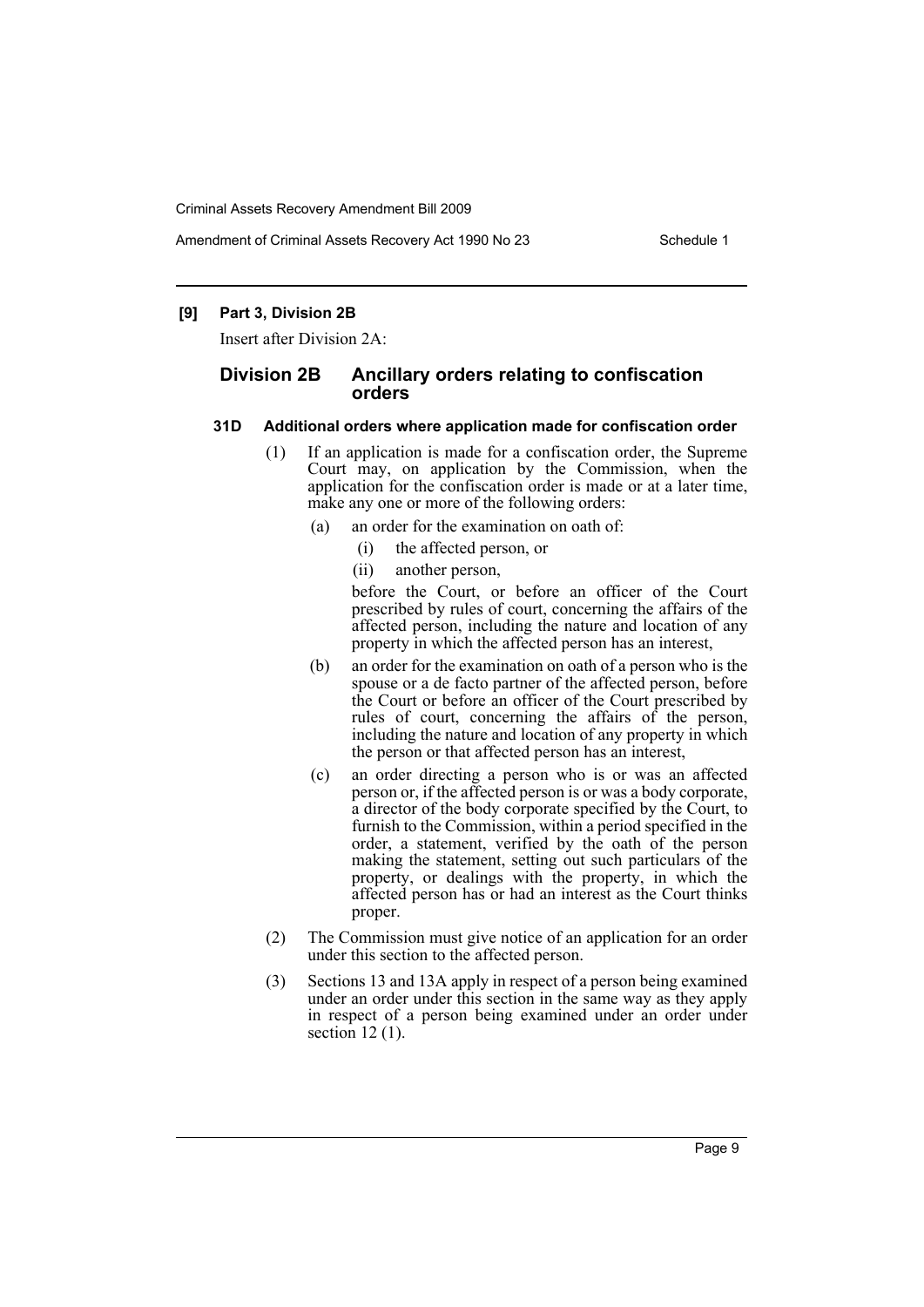Schedule 1 Amendment of Criminal Assets Recovery Act 1990 No 23

# (4) In this section:

*affected person* means:

- (a) in the case of an application for an assets forfeiture order, the owner of an interest in property that is proposed to be subject to the order, or
- (b) in the case of an application for a proceeds assessment order, the person who is proposed to be subject to the order.

## **[10] Section 52B Effect of registration of interstate restraining orders**

Omit "section 10 (3)" wherever occurring. Insert instead "section 10A".

**[11] Section 52B (2)**

Omit "other than section 10". Insert instead "other than sections 10–10D".

## **[12] Section 54 Proof of certain matters**

Insert "or 31D" after "section 12" in section 54 (5).

## **[13] Schedule 1 Savings and transitional provisions**

Insert at the end of clause 1 (1):

*Criminal Assets Recovery Amendment Act 2009*

## **[14] Schedule 1, Part 4**

Insert after Part 3:

# **Part 4 Criminal Assets Recovery Amendment Act 2009**

## **15 Definitions**

In this Part:

*ancillary order* means:

- (a) an order purported to be made before 12 November 2009 under section 10 (4) or (5), 12 (1) (a), (c), (c1), (d) or (e) or 17 (as in force when the order was purported to be made) in respect of a former restraining order, and
- (b) any order for costs associated with a former restraining order or any order referred to in paragraph (a).

*current former restraining order* means a former restraining order that had not ceased to be in force before 12 November 2009, other than because of the invalidity of section 10 (as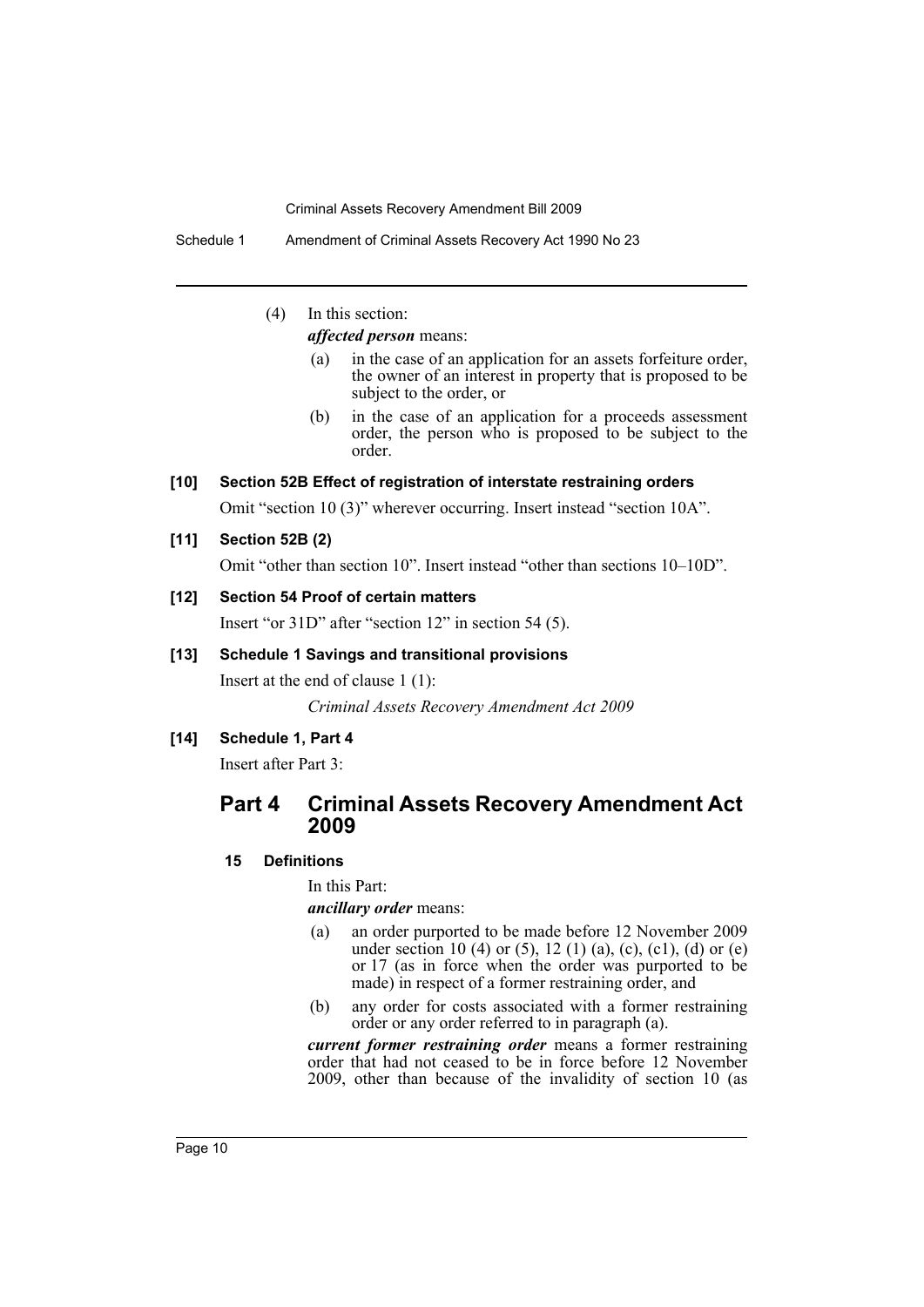Amendment of Criminal Assets Recovery Act 1990 No 23 Schedule 1

purported to be in force immediately before that date) on constitutional grounds.

**Note.** A former restraining order includes an ancillary order.

*existing assets forfeiture order* means an assets forfeiture order made under section 22 before the commencement of the 2009 Act.

*existing forfeiture application* means an application for an assets forfeiture order that was pending immediately before 12 November 2009 and that was not dismissed or discontinued for any reason before the commencement of the 2009 Act.

*existing interstate restraining order* means an interstate restraining order registered under this Act immediately before the commencement of the 2009 Act.

*former restraining order* means an order purported to be made under section 10 (3) or (3A) of this Act before 12 November 2009, and includes any ancillary order.

*restraining provisions* means provisions given effect to by clause  $16(1)$ .

*State* means the Crown within the meaning of the *Crown Proceedings Act 1988*, and includes an officer, employee or agent of the Crown.

*2009 Act* means the *Criminal Assets Recovery Amendment Act 2009*.

## **16 Current former restraining orders**

- (1) The provisions of a current former restraining order, as purported to be in force before 12 November 2009, have effect by force of this clause on and from the date on which the order was purported to be made or otherwise purported to take effect.
- (2) This Act and any other law apply to or in respect of restraining provisions in the same way that they apply to or in respect of a restraining order or ancillary order of the same kind made under this Act.
- (3) Without limiting subclause (2), restraining provisions cease to have effect, in accordance with this Act, as if they were a restraining order or ancillary orders of the same kind made by the Supreme Court under this Act.
- (4) Any thing done or omitted to be done under this Act or any other law in respect of a current former restraining order or any interest in property purported to be subject to a current former restraining order is taken to have been done or omitted in respect of the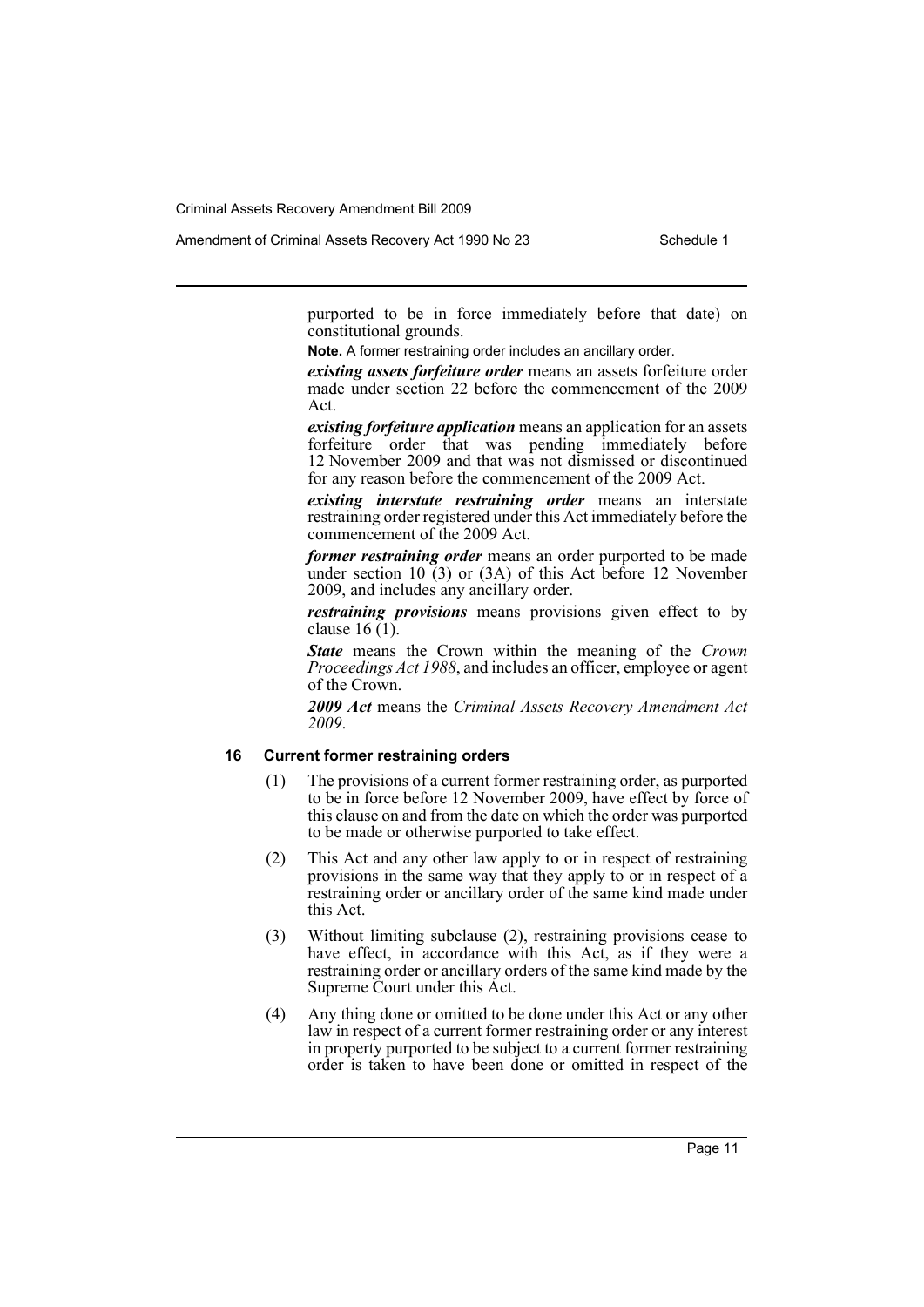Schedule 1 Amendment of Criminal Assets Recovery Act 1990 No 23

corresponding restraining provisions or interest in property subject to those provisions.

- (5) This clause does not give effect to the provisions of any order that is set aside or discharged by a court after 12 November 2009 (for any reason) and before the date of introduction into Parliament of the Bill for the 2009 Act in respect of any period after the order was set aside or discharged.
- (6) This clause does not apply to the specific restraining orders the subject of proceedings in the Court of Appeal in *International Finance Trust Company Limited & Anor v New South Wales Crime Commission* [2008] NSWCA 291.

#### **17 Applications to set aside restraining provisions**

- (1) Restraining provisions may be the subject of an application under section 10C. Any such application must be made not later than 28 days after the commencement of the 2009 Act.
- (2) An application under section 10C in respect of restraining provisions may relate to the circumstances of the grant of the current former restraining order concerned.
- (3) Despite subclause (2), the following matters may not be the basis of an application to the Supreme Court to set aside restraining provisions:
	- (a) that the affidavit on which the current former restraining order was based contained evidence that was inadmissible,
	- (b) that the judge who determined the application for the current former restraining order failed to supply reasons for the determination,
	- (c) that the current former restraining order was invalid because of the invalidity of section  $10$  (as purported to be in force immediately before 12 November 2009) on constitutional grounds.

**Note.** The restraining provisions have effect because of clause 16 (1) and are not orders of the Supreme Court.

(4) The Supreme Court may, at any time on the application of the Commission, make an order setting aside restraining provisions.

#### **18 No compensation for actions relating to former restraining orders and existing assets forfeiture orders**

(1) This clause excludes liability, or compensation, or relief, only if the liability or claim for compensation or relief arises wholly or partly (whether directly or indirectly) from the determination by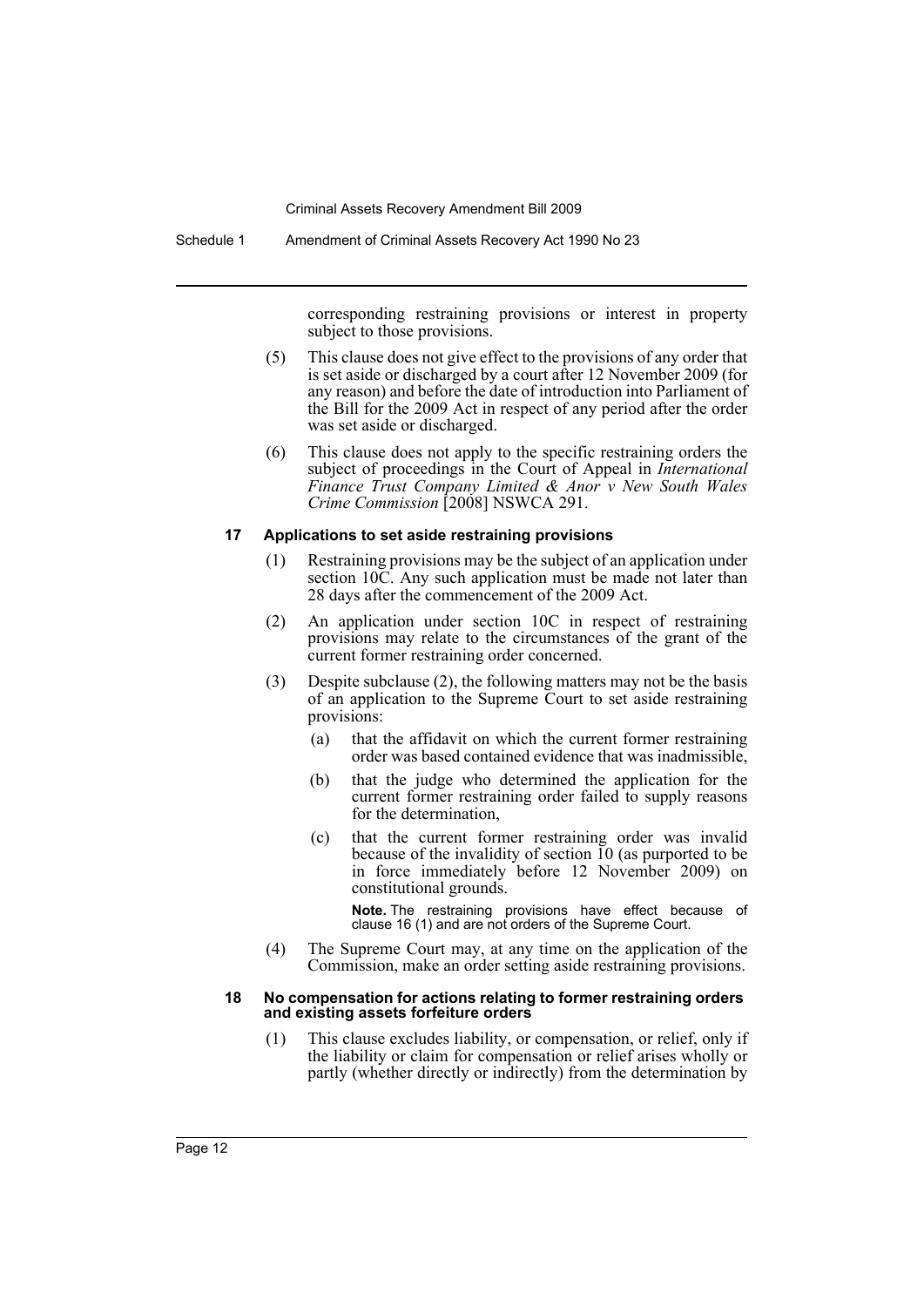the High Court in *International Finance Trust Company Limited v New South Wales Crime Commission* [2009] HCA 49 (12 November 2009) of the invalidity, on constitutional grounds, of section 10 of this Act (as purported to be in force immediately before 12 November 2009).

- (2) The State does not incur any liability, and compensation is not payable by or on behalf of the State, arising directly or indirectly from any of the following matters:
	- (a) the enactment of the 2009 Act,
	- (b) the operation or enforcement of, or compliance with, a former restraining order or an existing assets forfeiture order,
	- (c) the operation or enforcement of this Act or any other law, or the exercise by any person of a function under this Act or any other law, in respect of any such order or any interest in property subject to such an order,
	- (d) any statement or conduct relating to a former restraining order or any interest in property subject to such an order that would have been lawful if the former restraining order were in force,
	- (e) the payment of any fees to the NSW Trustee and Guardian in respect of the exercise of functions relating to a former restraining order or an existing assets forfeiture order,
	- (f) without limiting paragraph (b) or  $(c)$ , the imposition of any penalty (whether civil or criminal) as a result of the enforcement of a former restraining order or an existing assets forfeiture order,
	- (g) without limiting paragraph (b) or (c), any undertakings as to damages given in relation to former restraining orders or existing assets forfeiture orders.
- (3) No proceedings may be instituted against the State for compensation or other relief, whether arising at law or in equity, for the purpose of:
	- (a) restraining any action in relation to an interest in property in accordance with a former restraining order or an existing assets forfeiture order, or
	- (b) obtaining compensation for loss or damage arising directly or indirectly from a matter referred to in subclause (2).
- (4) This clause applies to or in respect of any act, statement or conduct whether occurring before or after the commencement of this clause.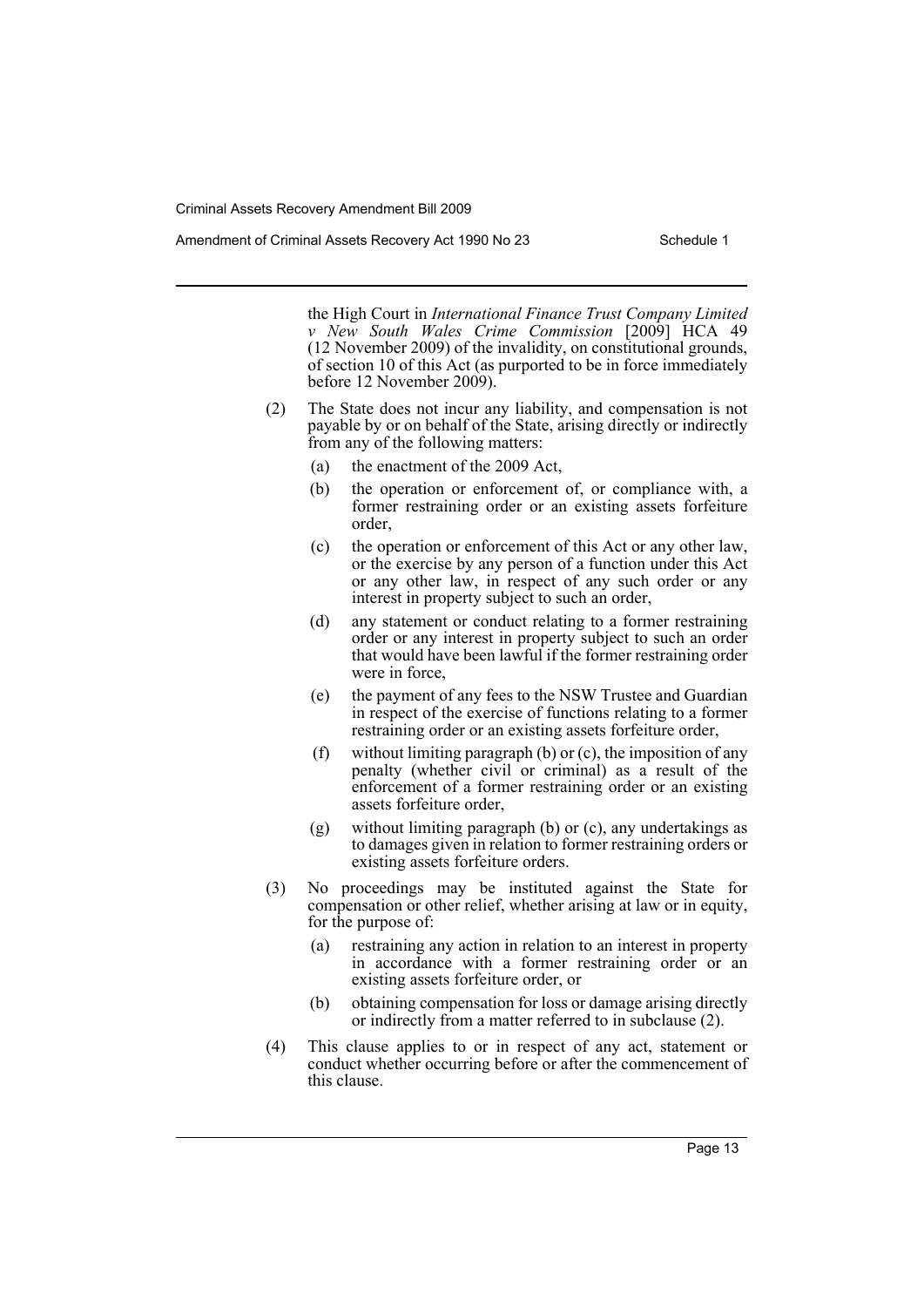Schedule 1 Amendment of Criminal Assets Recovery Act 1990 No 23

(5) In this clause:

*compensation* includes damages or costs or any other form of compensation (whether or not monetary).

*conduct* includes any act or omission, whether unconscionable, misleading, deceptive or otherwise.

*former restraining order* includes an existing interstate restraining order.

*statement* includes a representation of any kind:

- (a) whether made verbally or in writing, and
- (b) whether negligent, false, misleading or otherwise.
- (6) This clause has effect despite any provision of this Act or any other law.

## **19 Existing assets forfeiture orders**

- (1) An existing assets forfeiture order is not invalid merely because there was no valid restraining order in force when the application for the existing assets forfeiture order was made or when the existing assets forfeiture order was made.
- (2) The validity of an existing assets forfeiture order is not subject to challenge in any court on the ground that there was no valid restraining order in force when the application for the existing assets forfeiture order was made or when the existing assets forfeiture order was made.
- (3) Any act or omission with respect to an existing assets forfeiture order or property affected by such an order done or omitted before the commencement of the 2009 Act is taken to have been validly done or omitted, if it would have been valid if it had been done or omitted after that commencement.

### **20 Existing applications for assets forfeiture orders**

- (1) An existing forfeiture application is taken to have been validly made and may be granted by the Supreme Court under section 22 whether or not a restraining order is made in respect of interests in property the subject of the application.
- (2) An application made under section 14 relating to an existing forfeiture application, and not determined before the date of assent to the 2009 Act, is taken to have been validly made and may be granted by the Supreme Court.
- (3) Nothing in subclause (1) prevents an application being made for a restraining order in respect of an interest in property that is the subject of an existing forfeiture application.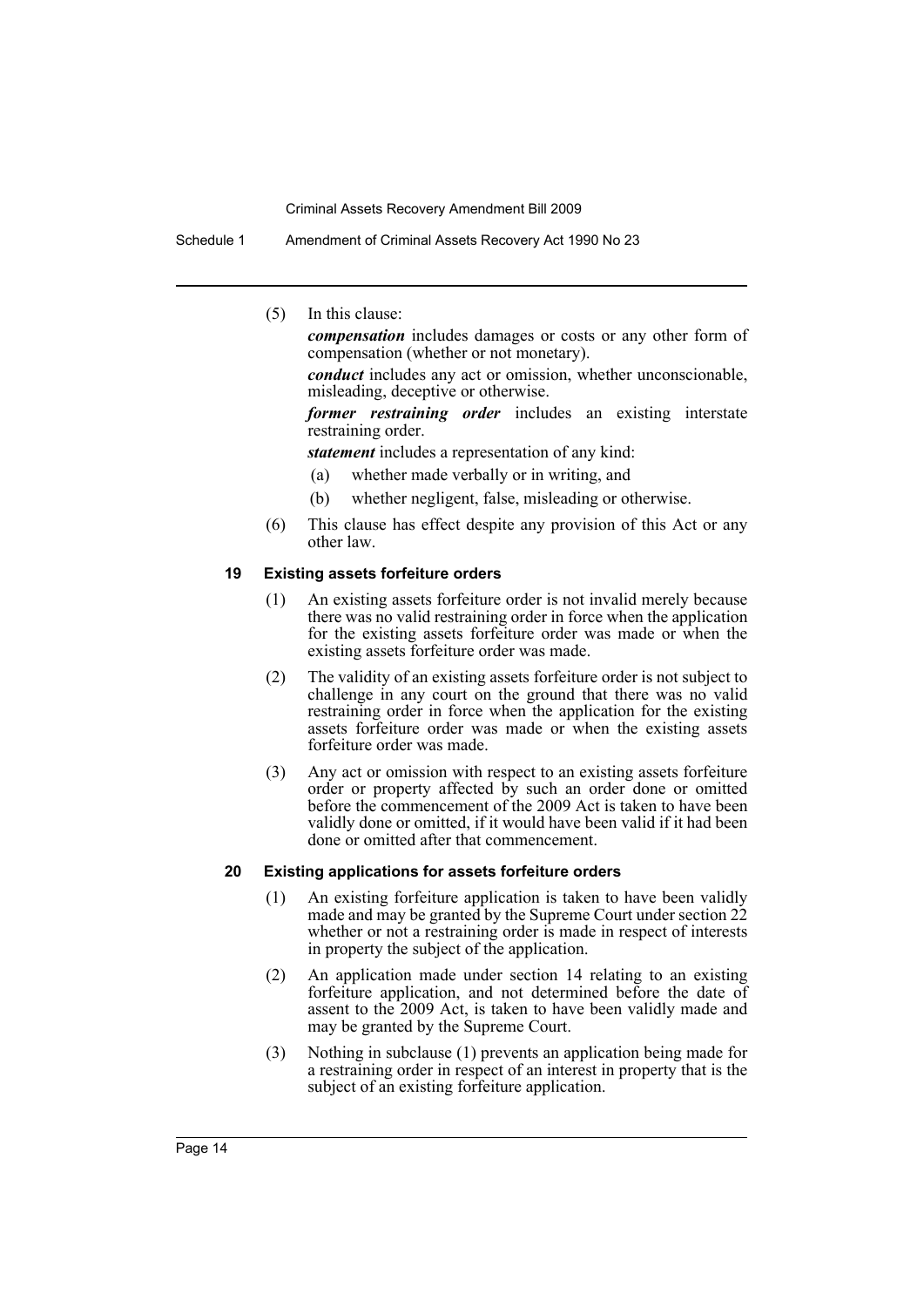Amendment of Criminal Assets Recovery Act 1990 No 23 Schedule 1

### **21 Interstate restraining orders**

- (1) This Act (other than sections 10–10D, as inserted by the 2009 Act) applies, and is taken to have always applied, to an existing interstate restraining order on registration under this Act as if it were a restraining order made under section 10A (as substituted by the 2009 Act).
- (2) Any act or omission with respect to an existing interstate restraining order or property affected by such an order done or omitted before the commencement of the 2009 Act is taken to have been validly done or omitted, if it would have been valid if it had been done or omitted after that commencement.

### **22 Contraventions of former restraining orders and other offences relating to former restraining orders**

A person is not, because of clause 16, liable to prosecution for any act or omission if the act or omission did not, at the time it occurred, constitute an offence.

## **23 Recordings and caveats**

The Commission is not required to take action under section 15 (4) in respect of a current former restraining order merely because of the effect on that order of the invalidity of section 10 (as purported to be in force immediately before 12 November 2009) on constitutional grounds.

## **24 Regulations**

Regulations under clause 1 may have effect despite any provision of this Part.